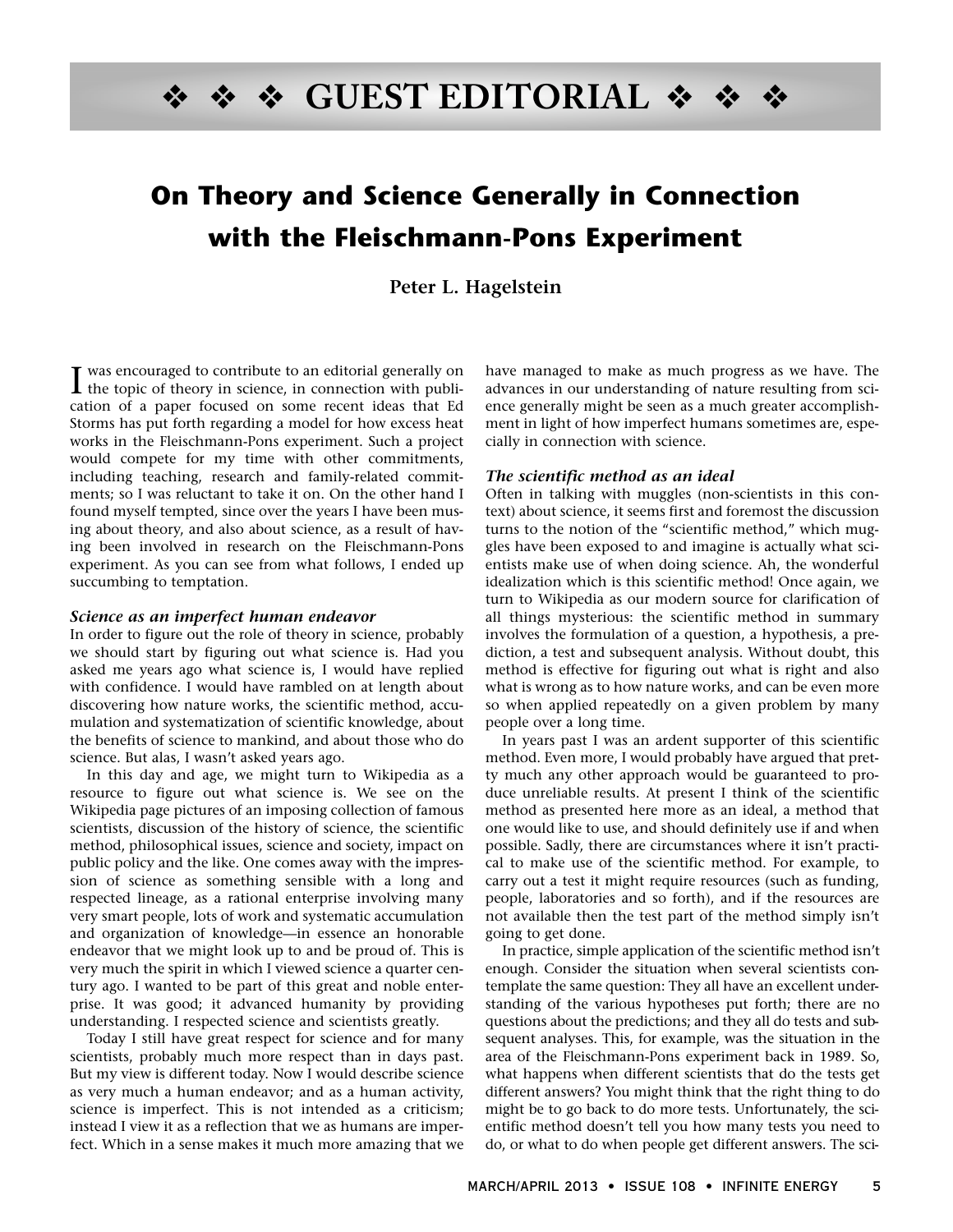entific method doesn't provide for a guarantee that resources will be made available to carry out more tests, or that anyone will still be listening if more tests happen to get done.

# **Consensus as a possible extension of the scientific method**

I was astonished by the resolution to this that I saw take place. The important question on the table from my perspective was whether there exists an excess heat effect in the Fleischmann-Pons experiment. The leading hypotheses included: (1) yes, the effect was real; (2) no, the initial results were an artifact. Predictions were made, which largely centered around the possibility that either excess heat would be seen, or that excess heat would not be seen. A very large number of tests were done. A few people saw excess heat, and most didn't. A very large number of analyses were done, many of which focused on the experimental approach and calorimetry of Fleischmann and Pons. Some focused on nuclear measurements (the idea here was that if the energy was produced by nuclear reactions, then commensurate energetic particles should be present); and some focused on the integrity and competence of Fleischmann and Pons. How was this resolved? For me the astonishment came when arguments were made that if members of the scientific community were to vote, that the overwhelming majority of the scientific community would conclude that there was no effect based on the tests.

I have no doubt whatsoever that a vote at that time (or now) would have gone poorly for Fleischmann and Pons. The idea of a vote among scientists seems to be very democratic; in some countries leaders are selected and issues are resolved through the application of democracy. What to me was astonishing at the time was that this argument was used in connection with the question of the existence of an excess heat effect in the Fleischmann-Pons experiment.

In the years following I tried this approach out with students in the classroom. I would pose a technical question concerning some issue under discussion, and elicit an answer from the student. At issue would be the question as to whether the answer was right, or wrong. I proposed that we make use of a more modern version of the scientific method, which was to include voting in order to check the correctness of the result. If the students voted that the result was correct, then I would argue that we had made use of this augmentation of the scientific method in order to determine whether the result was correct or not. Of course, we would go on only when the result was actually correct. The students understood that such a vote had nothing to do with verifying whether a result was correct or not. To figure out whether a result is correct, we can derive results, we can verify results mathematically, we can turn to unambiguous experimental results and we can do tests; but in general the correctness of a technical result in the hard sciences should probably not be determined from the result of this kind of vote.

# **Scientific method and the scientific community**

I have argued that using the scientific method can be an effective way to clarify a technical issue. However, it could be argued that the scientific method should come with a warning, something to the effect that actually using it might be detrimental to your career and to your personal life. There are, of course, many examples that could be used for illustra-

tion. A colleague of mine recently related the story of Ignaz Semmelweis to me. Semmelweis (according to Wikipedia) earned a doctorate in medicine in 1844, and subsequently became interested in the question of why the mortality rate was so high at the obstetrical clinics at the Vienna General Hospital. He proposed a hypothesis that led to a testable prediction (that washing hands would improve the mortality rate), carried out the test and analyzed the result. In fact, the mortality rate did drop, and dropped by a large factor.

In this case Semmelweis made use of the scientific method to learn something important that saved lives. Probably you have figured out by now that his result was not immediately recognized or accepted by the medical and scientific communities, and the unfortunate consequences of his discovery to his career and personal life serve to underscore that science is very much an imperfect human enterprise. His career did not advance as it probably should have, or as he might have wished, following this important discovery. His personal life was negatively impacted.

The scientific community is a social entity, and scientists within the scientific community have to interact from day to day with other members of the scientific community, as well as with those not in science. How a scientist navigates these treacherous waters can have an impact. For example, Fleischmann once described what happened to him following putting forth the claim of excess power in the Fleischmann-Pons experiment; he described the experience as one of being "extruded" out of the scientific community. From my own discussions with him, I suspect that he suffered from depression in his later years that resulted in part from the non-acceptance of his research.

Those who have worked on anomalies connected with the Fleischmann-Pons experience have a wide variety of experiences. For example, one friend became very interested in the experiments and decided to put time into this area of research. Almost immediately it became difficult to bring in research funding on any topic. From these experiences my friend consciously made the decision to back away from the field, after which it again became possible to get funding. Some others in the field have found it difficult to obtain resources to pursue research on the Fleischmann-Pons effect, and also difficult to publish.

I would argue that instead of being an aberration of science (as many of my friends have told me), this is a part of science. The social aspects of science are important, and strongly impact what science is done and the careers and lives of scientists. I think that the excess heat effect in the Fleischmann-Pons experiment is important; however, we need to be aware of the associated social aspects. In a recent short course class on the topic I included slides with a warning, in an attempt to make sure that no one young and naive would remain unaware of the danger associated with cultivating an interest in the field. Working in this field can result in your career being destroyed.

It follows that the scientific method probably needs to be placed in context. Although the "question" to be addressed in the scientific method seems to be general, it is not. There is a filter implicit in connection with the scientific community, in that the question to be addressed through the use of the scientific method must be one either approved by, or likely to be approved by, the scientific community. Otherwise, the associated endeavor will not be considered to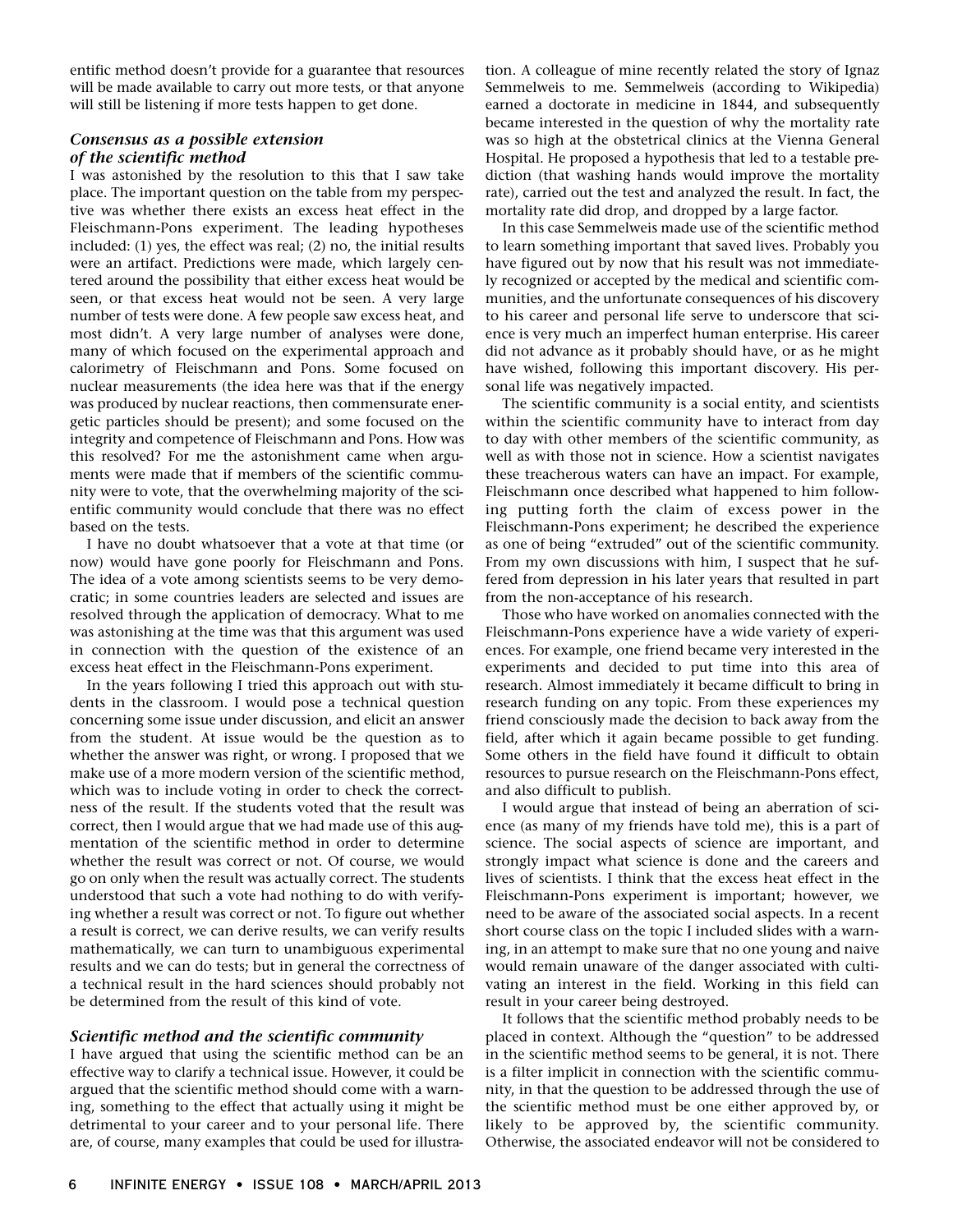be part of science, and whatever results come from the application of the scientific method are not going to be included in the canon of science. If one decides to focus on a question in this context that is outside of the body of questions of interest to the scientific community, then one must understand that this will lead to an exclusion from the scientific community. Also, if one attempts to apply the scientific method to a problem or area that is not approved, then the scientific community will not be supportive of the endeavor, and it will be problematic to find resources to carry out the scientific method.

#### **A possible improvement of the scientific method**

This leads us back to the question of what is science, and to further contemplation of the scientific method. From my experience over the past quarter century, I have come to view the question of what science is perhaps as the wrong question. The more important issue concerns the scientific community; you see, science is what the scientific community says science is. This is not intended as a truism; quite the contrary. In these days the scientific community has become very powerful. It has an important voice in our society. It has a powerful impact on the lives and careers of individual scientists. It helps to decide what science gets done; it also helps to decide what science doesn't get done. And importantly, in connection with this discussion, it decides what lies within the boundaries of science, and also it decides what is not science (if you have doubts about this, an experiment can help clarify the issue: pick any topic that is controversial in the sense under discussion; stand up to argue in the media that not only is the topic part of science, but that the controversial position constitutes good science, then wait a bit and then start taking measurements). What science includes, and perhaps more importantly does not include, has become extremely important; the only opinion that counts is that of the scientific community. This is a reflection of the increasing power of the scientific community.

In light of this, perhaps this might be a good time to think about updating the scientific method; a more modern version might look something like the following:

**1) The question:** The process might start with a question like "why is the sky blue" (according to our source Wikipedia for this discussion), that involves some issue concerning the physical world. As remarked upon by Wikipedia, in many cases there already exists information relevant to the question (for example, you can look up in texts on classical electromagnetism to find the reason that the sky is blue). In the case of the Fleischmann-Pons effect, the scientific community has already studied the effect in sufficient detail with the result that it lies outside of science; so as with other areas determined to be outside of science, the scientific method cannot be used. We recognize in this that certain questions cannot be addressed using the scientific method.

**2) The hypothesis:** Largely we should follow the discussion in Wikipedia regarding the hypothesis regarding it as a conjecture. For example, from our textbooks we find that the sky is blue because large angle scattering from molecules is more efficient for shorter wavelength light. However, we understand that since certain conjectures lie outside of science, those would need to be discarded before continuing (otherwise any result that we obtain may not lie within science).

For example, the hypothesis that excess heat is a real effect in the Fleischmann-Pons experiment is one that lies outside of science, whereas the hypothesis that excess heat is due to errors in calorimetry lies within science and is allowed.

**3) Prediction:** We would like to understand the consequence that follows from the hypothesis, once again following Wikipedia here. Regarding scattering of blue light by molecules, we might predict that the scattered light will be polarized, which we can test. However, it is important to make sure that what we predict lies within science. For example, a prediction that excess heat can be observed as a consequence of the existence of a new physical effect in the Fleischmann-Pons experiment would likely be outside of science, and cannot be put forth. A prediction that a calorimetric artifact can occur in connection with the experiment (as advocated by Lewis, Huizenga, Shanahan and also by the Wikipedia page on cold fusion) definitely lies within the boundaries of science.

**4) Test:** One would think the most important part of the scientific method is to test the hypothesis and see how the world works. As such, this is the most problematic. Generally a test requires resources to carry out, so whether a test can be done or not depends on funding, lab facilities, people, time and on other issues. The scientific community aids here by helping to make sure that resources (which are always scarce) are not wasted testing things that do not need to be tested (such as excess heat in the Fleischmann-Pons experiment). Another important issue concerns who is doing the test; for example, in experiments on the Fleischmann-Pons experiment, tests have been discounted because the experimentalist involved was biased in thinking that a positive result could have been obtained.

**5) Analysis:** Once again we defer to the discussion in Wikipedia concerning connecting the results of the experiment with the hypothesis and predictions. However, we probably need to generalize the notion of analysis in recognition of the accumulated experience within the scientific community. For example, if the test yields a result that is outside of science, then one would want to re-do the test enough times until a different result is obtained. If the test result stubbornly remains outside of acceptable science, then the best option is to regard the test as inconclusive (since a result that lies outside of science cannot be a conclusion resulting from the application of the method). If ultimately the analysis step shows that the test result lies outside of science, then one must terminate the scientific method, in recognition that it is a logical impossibility that a result which lies outside of science can be the result of the application of the scientific method. It is helpful in this case to forget the question; it would be best (but not yet required) that documentation or evidence that the test was done be eliminated.

**6) Communication with others, peer review:** When the process is sufficiently complete that a conclusion has been reached, it is important for the research to be reviewed by others, and possibly published so that others can make use of the results; yet again we must defer to Wikipedia on this discussion. However, we need to be mindful of certain issues in connection with this. If the results lie outside of science then there is really no point in sending it out for review; the scientific community is very helpful by restricting publication of such results, and one's career can be in jeopardy if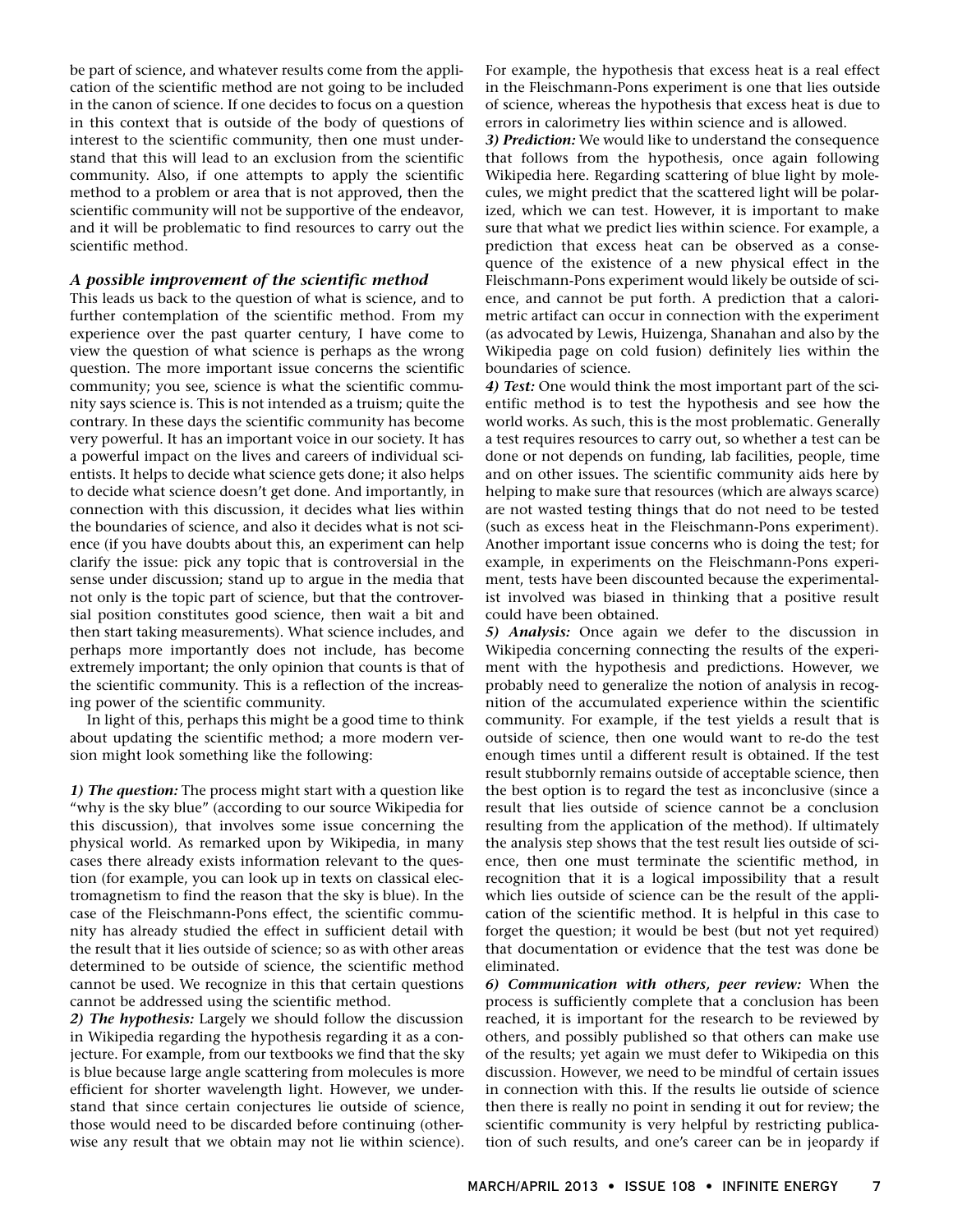one's colleagues become aware that the test was done. As it sometimes happens that the scientific community changes its view on what is outside of science, one strategy is to wait and publish later on (one can still get priority). If years pass and there are no changes, it would seem a reasonable strategy to find a much younger trusted colleague to arrange for posthumous publication.

**7) Re-evaluation:** In the event that this augmented version of the scientific method has been used, it may be that in spite of efforts to the contrary, results are published which end up outside of science (with the possibility of exclusion from scientific community to follow). If this occurs, the simplest approach is simply a retraction of results (if the results lie outside of science, then they must be wrong, which means there must be an error—more than enough grounds for retraction). If the result supports someone who has been selected for career destruction, then a timely retraction may be well received by the scientific community. A researcher may wish to avoid standing up for a result that is outside of science (unless one is seeking near-term career change). There are, of course, many examples in times past when a researcher was able to persuade other scientists of the validity of a contested result; one might naively be inspired from these examples to take up a cause because it is the right thing to do. But that was before modern delineation, before the existence of correct fundamental physical law and before the modern identification of areas lying outside of science. There are no examples of any researcher fighting for an area outside of science and winning in modern times. The conclusion that might be drawn is of course clear: modern boundaries are also correct; areas that are outside of science remain outside of science because the claims associated with them are simply wrong.

Such a modern generalization of the scientific method could be helpful in avoiding difficulties. For example, Semmelweis might have enjoyed a long and successful career by following this version of the scientific method, while getting credit for his discovery (perhaps posthumously). Had Fleischmann and Pons followed this version, they might conceivably have continued as well-respected members of the scientific community.

#### **Where delineation is not needed**

It might be worth thinking a bit about boundaries in science, and perhaps it would be useful first to examine where boundaries are not needed. In 1989 a variety of arguments were put forth in connection with excess heat in the Fleischmann-Pons experiment, and one of the most powerful was that such an effect is not consistent with condensed matter physics, and also not consistent with nuclear physics. In essence, it is impossible based on existing theory in these fields. There is no question as to whether this is true or not (it is true); but the implication that seems to follow is that excess heat in the Fleischmann-Pons experiment in a sense constitutes an attack on two important, established and mature areas of physics. A further implication is that the scientific community needed to rally to defend two large areas firmly within the boundaries of science.

One might think that this should have led to establishment of the boundary as to what is, and what isn't, science in the vicinity of the part of science relevant to the FleischmannPons experiment. I would like to argue that no such delineation is necessary for the defense of either science as a whole, or any particular area of science. Through the scientific method (and certainly not the outrageous parody proposed above) we have a powerful tool to tell what is true and what is not when it comes to questions of science. Science is robust, especially modern science; and both condensed matter and nuclear physics have no need for anyone to rally to defend anything. If one views the Fleischmann-Pons experiment as an attack on any part of physics, then so be it. A robust science should welcome such a challenge. If excess heat in the Fleischmann-Pons experiment shows up in the lab as a real effect, challenging both areas, then we should embrace the associated challenge. If either area is weak in some way, or has some error or flaw somehow that it cannot accommodate what nature does, then we should be eager to understand what nature is doing and to fix whatever is wrong.

The current view within the scientific community is that these fields have things right, and if that is not reflected in measurements in the lab, then the problem is with those doing the experiments. Such a view prevailed in 1989, but now nearly a quarter century later, the situation in cold fusion labs is much clearer. There is excess heat, which can be a very big effect; it is reproducible in some labs; there are not commensurate energetic products; there are many replications; and there are other anomalies as well. Condensed matter physics and nuclear physics together are not sufficiently robust to account for these anomalies. No defense of these fields is required, since if some aspect of the associated theories is incomplete or can be broken, we would very much like to break it, so that we can focus on developing new theory that is more closely matched to experiment.

### **Theory and fundamental physical laws**

From the discussion above, things are complicated when it comes to science; it should come as no surprise that things are similarly complicated when it comes to theory.

Perhaps the place to begin in this discussion is with the fundamental physical laws, since in this case things are clearest. For the condensed matter part of the problem, a great deal can be understood by working with nonrelativistic electrons and nuclei as quantum mechanical particles, and Coulomb interactions. The associated fundamental laws were known in the late 1920s, and people routinely take advantage of them even now (after more than 80 years). Since so many experiments have followed, and so many calculations have been done, if something were wrong with this basic picture it would very probably have been noticed by now; consequently, I do not expect anomalies associated with Fleischmann-Pons experiments to change these fundamental nonrelativistic laws (in my view the anomalies are due to a funny kind of relativistic effect).

There are, of course, magnetic interactions, relativistic effects, couplings generally with the radiation field and higher-order effects; these do not fit into the fundamental simplistic picture from the late 1920s. We can account for them using quantum electrodynamics (QED), which came into existence between the late 1920s and about 1950. From the simplest possible perspective, the physical content of the theory associated with the construction includes a description of electrons and positrons (and their relativistic dynamics in free space), photons (and their relativistic dynamics in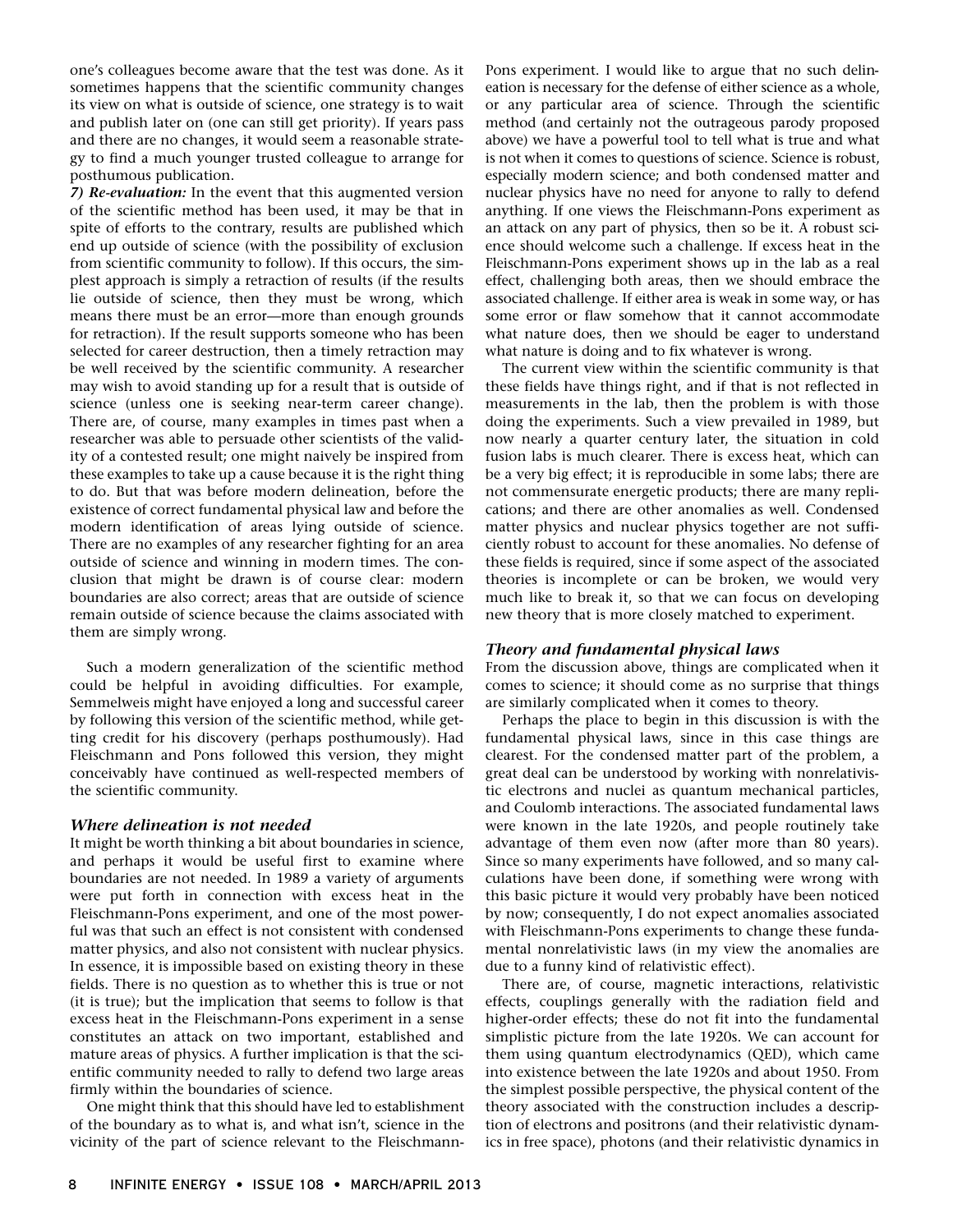free space) and the simplest possible coupling between them. This basic construction is a reductionist's dream, and everything more complicated (atoms, molecules, solids, lasers, transistors and so forth) can be thought of as a consequence of the fundamental construction of this theory. In the 60 years or more of experience with QED, there has accumulated pretty much only repeated successes and triumphs of the theory following many thousands of experiments and calculations, with no sign that there is anything wrong with it. Once again, I would not expect a consideration of the Fleischmann-Pons experiment to result in a revision of this QED construction; for example, if there were to be a revision, would we want to change the specification of the electron or photon, the interaction between them, relativity, or quantum mechanical principles? (The answer here should be none of the above.)

We could make similar arguments in the case of nuclear physics. For the fundamental nonrelativistic laws, the description of nuclei as made up of neutrons and protons as quantum particles with potential interactions goes back to around 1930, but in this case there have been improvements over the years in the specification of the interaction potentials. Basic quantitative agreement between theory and experiment could be obtained for many problems with the potentials of the late 1950s; and subsequent improvements in the specification of the potentials have improved quantitative agreement between theory and experiment in this picture (but no fundamental change in how the theory works).

But neutrons and protons are compound particles, and new fundamental laws which describe component quarks and gluons, and the interaction between them, are captured in quantum chromodynamics (QCD); the associated field theory involves a reductionist construction similar to QED. This fundamental theory came into existence by the mid-1960s, and subsequent experience with it has produced a great many successes. I would not expect any change to result to QCD, or to the analogous (but somewhat less fundamental) field theory developed for neutrons and protons—quantum hadrodynamics, or QHD—as a result of research on the Fleischmann-Pons experiment.

Because nuclei can undergo beta decay, to be complete we should probably reference the discussion to the standard model, which includes QED, QCD and electro-weak interaction physics.

In a sense then, the fundamental theory that is going to provide the foundation for the Fleischmann-Pons experiment is already known (and has been known for 40-60 years, depending on whether we think about QED, QCD or the standard model). Since these fundamental models do not include gravitational particles or forces, we know that they are incomplete, and physicists are currently putting in a great deal of effort on string theory and generalizations to unify the basic forces and particles. Why nature obeys quantum mechanics, and whether quantum mechanics can be derived from some more fundamental theory, are issues that some physicists are thinking about at present. So, unless the excess heat effect is mediated somehow by gravitational effects, unless it operates somehow outside of quantum mechanics, unless it somehow lies outside of relativity, or involves exotic physics such as dark matter, then we expect it to follow from the fundamental embodied by the standard model.

I would not expect the resolution of anomalies in

Fleischmann-Pons experiments to result in the overturn of quantum mechanics (there are some who have proposed exactly that); nor require a revision of QED (also argued for); nor any change in QCD or the standard model (as contemplated by some authors); nor involve gravitational effects (again, as has been proposed). Even though the excess heat effect by itself challenges the fields of condensed matter and nuclear physics, I expect no loss or negation of the accumulated science in either area; instead I think we will come to understand that there is some fine print associated with one of the theorems that we rely on which we hadn't appreciated. I think both fields will be added to as a result of the research on anomalies, becoming even more robust in the process, and coming closer than they have been in the past.

#### **Theory, experiment and fundamental physical law**

My view as a theorist generally is that experiment has to come first. If theory is in conflict with experiment (and if the experiment is correct), then a new theory is needed. Among those seeking theoretical explanations for the Fleischmann-Pons experiment there tends to be agreement on this point. However, there is less agreement concerning the implications. There have been proposals for theories which involve a revision of quantum mechanics, or that adopt a starting place which goes against the standard model. The associated argument is that since experiment comes first, theory has to accommodate the experimental results; and so we can forget about quantum mechanics, field theory and the fundamental laws (an argument I don't agree with). From my perspective, we live at a time where the relevant fundamental physical laws are known; and so when we are revising theory in connection with the Fleischmann-Pons experiment, we do so only within a limited range that starts from fundamental physical law, and seek some feature of the subsequent development where something got missed.

If so, then what about those in the field that advocate for the overturn of fundamental physical law based on experimental results from the Fleischmann-Pons experiment? Certainly those who broadcast such views impact the credibility of the field in a very negative way, and it is the case that the credibility of the field is pretty low in the eyes of the scientific community and the public these days. One can find many examples of critics in the early years (and also in recent times) who draw attention to suggestions from our community that large parts of existing physics must be overturned as a response to excess heat in the Fleischmann-Pons experiment. These clever critics have understood clearly how damaging such statements can be to the field, and have exploited the situation. An obvious solution might be to exclude those making the offending statements from this community, as has been recommended to me by senior people who understand just how much damage can be done by association with people who say things that are perceived as not credible. I am not able to explain in return that people who have experienced exclusion from the scientific community tend for some reason not to want to exclude others from their own community.

Some in the field argue that until the new effects are understood completely, all theory has to be on the table for possible revision. If one holds back some theory as protected or sacrosanct, then one will never find out what is wrong if the problems happen to be in a protected area. I used to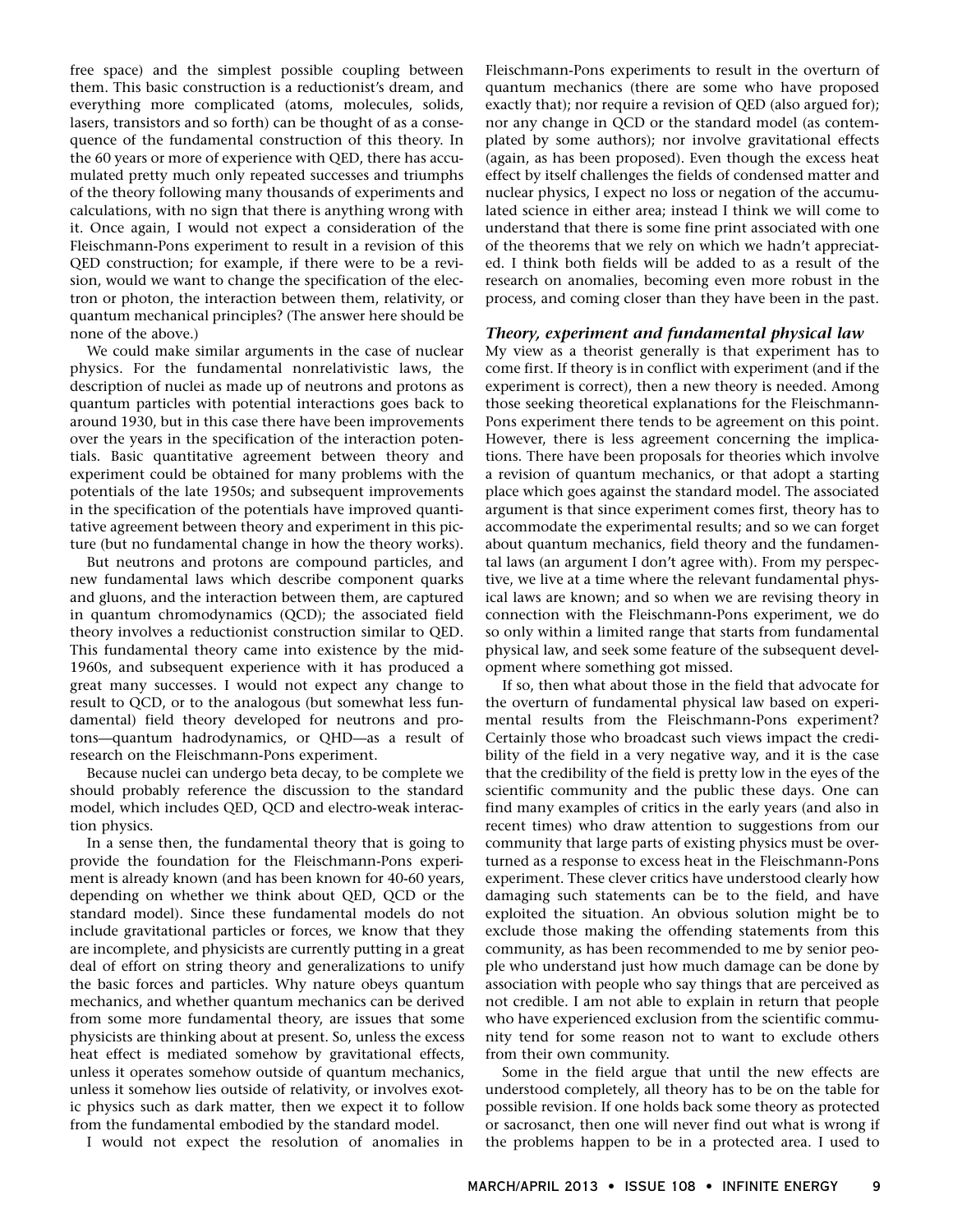agree with this, and doggedly kept all possibilities open when contemplating different theories and models. However, somewhere over the years it became clear that the associated theoretical parameter space was fully as large as the experimental parameter space; that a model for the anomalies is very much stronger when derived from more fundamental accepted theories; and that there are a great many potential opportunities for new models that build on top of the solid foundation provided by the fundamental theories. We know now that there are examples of models consistent with the fundamental laws that can be very relevant to experiment. It is not that I have more respect or more appreciation now for the fundamental laws than before; instead, it is that I simply view them differently. Rather than being restrictive telling me what can't be done (as some of my colleagues think), I view the fundamental laws as exceptionally helpful and knowledgeable friends pointing the way toward fruitful areas likely to be most productive.

In recent years I have found myself engaged in discussions concerning particular theoretical models, some of which would go very much against the fundamental laws. There would be spirited arguments in which it became clear that others held dear the right to challenge anything (including quantum mechanics, QED, the standard model and more) in the pursuit of the holy grail which is the theoretical resolution of experiments showing anomalies. The picture that comes to mind is that of a prospector determined to head out into an area known to be totally devoid of gold for generations, where modern high resolution maps are available for free to anyone who wants to look to see where the gold isn't. The displeasure and frustration that results has more than once ended up producing assertions that I was personally responsible for the lack of progress in solving the theoretical problem.

#### **Theory and experiment**

We might think of the scientific method as involving two fundamental parts of science: experiment and theory. Theory comes into play ideally as providing input for the hypothesis and prediction part of the method, while experiment comes into play providing the test against nature to see whether the ideas are correct. My experimentalist colleagues have emphasized the importance of theory to me in connection with Fleischmann-Pons studies; they have said (a great many times) that experimental parameter space is essentially infinitely large (and each experiment takes time, effort, money and sweat), so that theory is absolutely essential to provide some guidance to make the experimenting more efficient.

If so, then has there been any input from the theorists? After all, the picture of the experimentalists toiling late into the night forever exploring an infinitely large parameter space is one that is particularly depressing (you see, some of my friends are experimentalists...).

As it turns out, there has been guidance from the theorists—lots of guidance. I can cite as one example input from Douglas Morrison (a theorist from CERN and a critic), who suggested that tests should be done where elaborate calorimetric measurements should be carried out at the same time as elaborate neutron, gamma, charged particle and tritium measurements. Morrison held firmly to a picture in which nuclear energy is produced with commensurate energetic

products; since there are no commensurate energetic particles produced in connection with the excess power, Morrison was able to reject all positive results systematically. The headache I had with this approach is that the initial experimental claim was for an excess heat effect that occurs without commensurate energetic nuclear radiation. Morrison's starting place was that nuclear energy generation must occur with commensurate energetic nuclear radiation, and would have been perfectly happy to accept the calorimetric energy as real with a corresponding observation of commensurate energetic nuclear radiation. However, somewhere in all of this it seems that Fleischmann and Pons' excess heat effect (in which the initial claim was for a large energy effect without commensurate energetic nuclear products) was implicitly discarded at the beginning of the discussion.

Morrison also held in high regard the high-energy physics community (he had somewhat less respect for electrochemist experimentalists who reported positive results); so he argued that the experiment needed to be done by competent physicists, such as the group at the pre-eminent Japanese KEK high energy physics lab. Year after year the KEK group reported negative results, and year after year Morrison would single out this group publicly in support of his contention that when competent experimentalists did the experiment, no excess heat was observed. This was true until the KEK group reported a positive result, which was rejected by Morrison (energetic products were not measured in amounts commensurate with the energy produced); coincidentally, the KEK effort was subsequently terminated (this presumably was unrelated to the results obtained in their experiments).

There have been an enormous number of theoretical proposals. Each theorist in the field has largely followed his own approach (with notable exceptions where some theorists have followed Preparata's ideas, and others have followed Takahashi's), and the majority of experimentalists have put forth conjectures as well. There are more than 1000 papers that are either theoretical, or combined experimental and theoretical with a nontrivial theoretical component. Individual theorists have put forth multiple proposals (in my own case, the number is up close to 300 approaches, models, sub-models and variants at this point, not all of which have been published or described in public). At ICCF conferences, more theoretical papers are generally submitted than experimental papers. In essence, there is enough theoretical input (some helpful, and some less so) to keep the experimentalists busy until well into the next millennium.

You might argue there is an easy solution to this problem: simply sort the wheat from the chaff! Just take the strong theoretical proposals and focus on them, and put aside the ones that are weak. If you were to address this challenge to the theorists, the result can be predicted; pretty much all theorists would point to their own proposals as by far the strongest in the field, and recommend that all others be shelved. If you address the same challenge to the experimentalists, you would likely find that some of the experimentalists would point to their own conjectures as most promising, and dismiss most of the others; other experimentalist would object to taking any of the theories off the table. If we were to consider a vote on this, probably there is more support for the Widom and Larsen proposal at present than any of the others, due in part to the spirited advocacy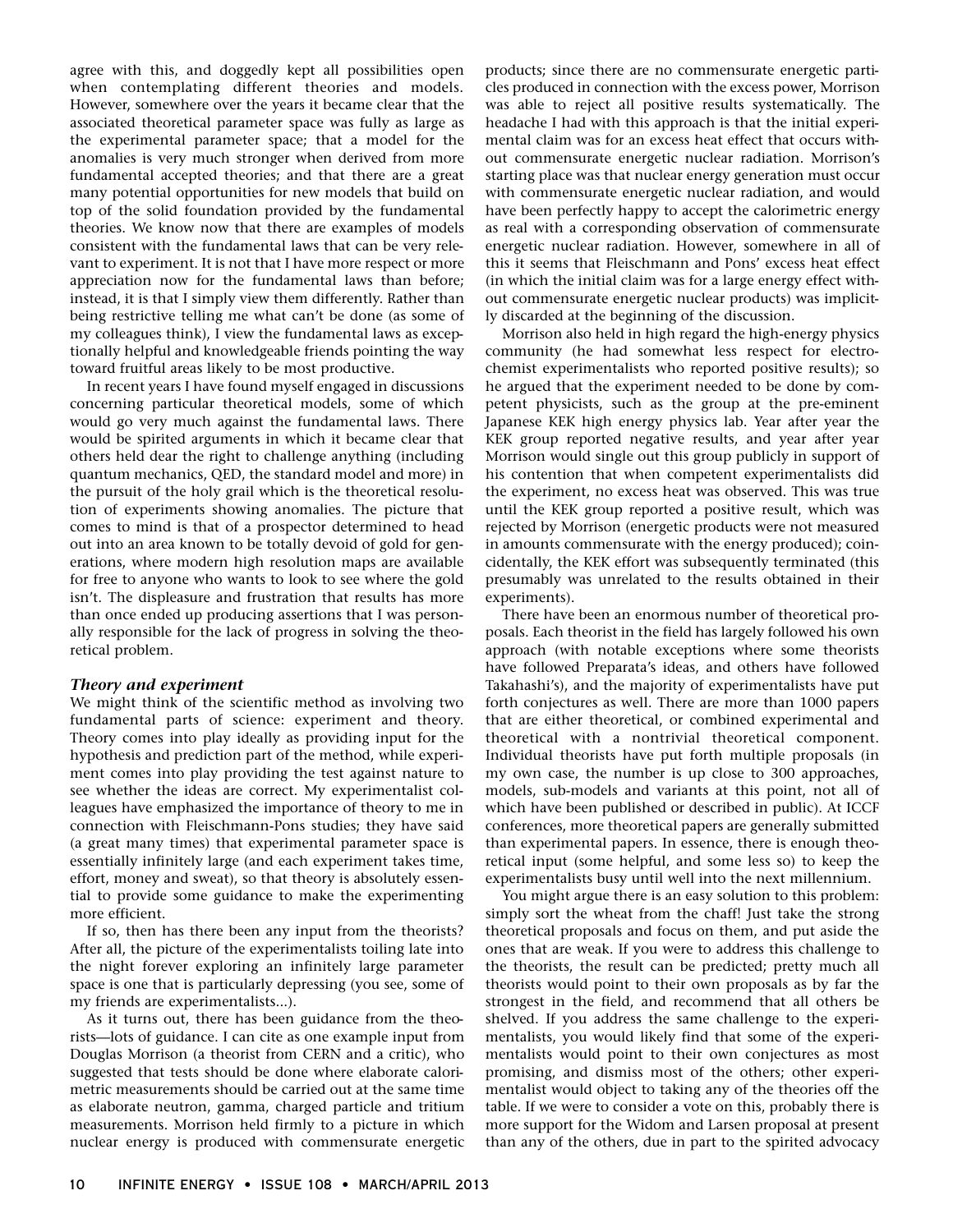of Krivit at *New Energy Times*; in Italy Preparata's approach looms large, even at this time; and the ideas of Takahashi and of Kim have wide support within the community. I note that objections are known for these models, and for most others as well.

#### **To make progress**

Given this situation, how might progress be made? In connection with the very large number of theoretical ideas put forth to date, some obvious things come to mind. There is an enormous body of existing experimental results that could be used already to check models against experiment. We know that excess heat production in the Fleischmann-Pons experiment in one mode is sensitive to loading, to current density, to temperature, probably to magnetic field and that 4He has been identified in the gas phase as a product correlated with energy. It would be possible in principle to work with any particular model in order to check consistency with these basic observations. In the case of excess heat in the NiH experiments, there is less to test against, but one can find many things to test against in the papers of the Piantelli group, and in the studies of Miley and coworkers. Perhaps the biggest issue for a particular model is the absence of commensurate energetic products, and in my view the majority of the 1000 or so theoretical papers out there have problems of consistency with experiment in this area.

There are issues which require experimental clarification. For example, the issue of the Q-value in connection with the correlation of 4He with excess energy for PdD experiments remains a major headache for theorists (and for the field in general), and needs to be clarified. The analogous issue of <sup>3</sup>He production in connection with NiH and PdH is at present essentially unexplored, and requires experimental input as a way for theory to be better grounded in reality. I personally think that the collimated X-rays in the Karabut experiment are very important and need to be understood in connection with energy exchange, and an understanding of it would impact how we view excess heat experiments (but I note that other theorists would not agree).

As a purely practical matter, rather than requiring a complete and global solution to all issues (an approach advocated, for example, by Storms), I would think that focusing on a single theoretical issue or statement that is accessible to experiment will be most advantageous in moving things forward on the theoretical front. Now there are a very large number of theoretical proposals, a very large number of experiments (and as yet relatively little connection between experiment and theory for the most part); but aside from the existence of an excess heat effect, there is very little that our community agrees on. What is needed is the proverbial theoretical flag in the ground. We would like to associate a theoretical interpretation with an experimental result in a way that is unambiguous, and which is agreed upon by the community. Historically there has been little effort focused in this way. Sadly, there are precious few resources now, and we have been losing people who have been in the field for a long time (and who have experience); the prospects for significant new experimentation is not good. There seems to be little in the way of transfer of what has been learned from the old guard to the new generation, and only recently has there seemed to be the beginnings of a new generation in the field at all.

#### **Concluding thoughts**

There are not simple solutions to the issues discussed above. It is the case that the scientific method provides us with a reliable tool to clarify what is right from what is wrong in our understanding of how nature works. But it is also the case that scientists would generally prefer not to be excluded from the scientific community, and this sets up a fundamental conflict between the use of the scientific method and issues connected with social aspects involving the scientific community. In a controversial area (such as excess heat in the Fleischmann-Pons experiment), it almost seems that you can do research, or you can remain a part of the scientific community; pick one.

As argued above, the scientific method provides a powerful tool to figure out how nature works, but the scientific method provides no guarantee that resources will be available to apply it to any particular question; or that the results obtained using the scientific method will be recognized or accepted by other scientists; or that a scientist's career will not be destroyed subsequently as a result of making use of the scientific method and coming up with a result that lies outside of the boundaries of science. Our drawing attention to the issue here should be viewed akin to reporting a measurement; we have data that can be used to see that this is so, but in this case I will defer to others on the question of what to do about it.

The degree to which fundamental theories provide a correct description of nature (within their domains), we are able to understand what is possible and what is not. In the event that the theories are taken to be correct absolutely, experimentation would no longer be needed in areas where the outcome can be computed (enough experiments have already been done); physics in the associated domain could evolve to a purely mathematical science, and experimental physics could join the engineering sciences. Excess heat in the Fleischmann-Pons experiment is viewed by many as being inconsistent with fundamental physical law, which implies that inasmuch as relevant fundamental physical law is held to be correct, there is no need to look at any of the positive experimental results (since they must be wrong); nor is there any need for further experimentation to clarify the situation. From my perspective experimentation remains a critical part of the scientific method, and we also have great respect for the fundamental physical laws; the headache in connection with the Fleischmann-Pons experiment is not that it goes against fundamental physical law, but instead that there has been a lack of understanding in how to go from the fundamental physical laws to a model that accounts for experiment. Experimentation provides a route (even in the presence of such strong fundamental theory) to understand what nature does. In my view there should be no issue with experimentation that questions the correctness of both fundamental, and less fundamental, physical law, since our science is robust and will only become more robust when subject to continued tests.

But what happens if an experimental result is reported that seems to go against relevant fundamental physical law? Since the fundamental physical laws have emerged as a consequence of previous experimentation, such a new experimental result might be viewed as going against the earlier accumulated body of experiment. But the argument is much stronger in the case of fundamental theory, because in this